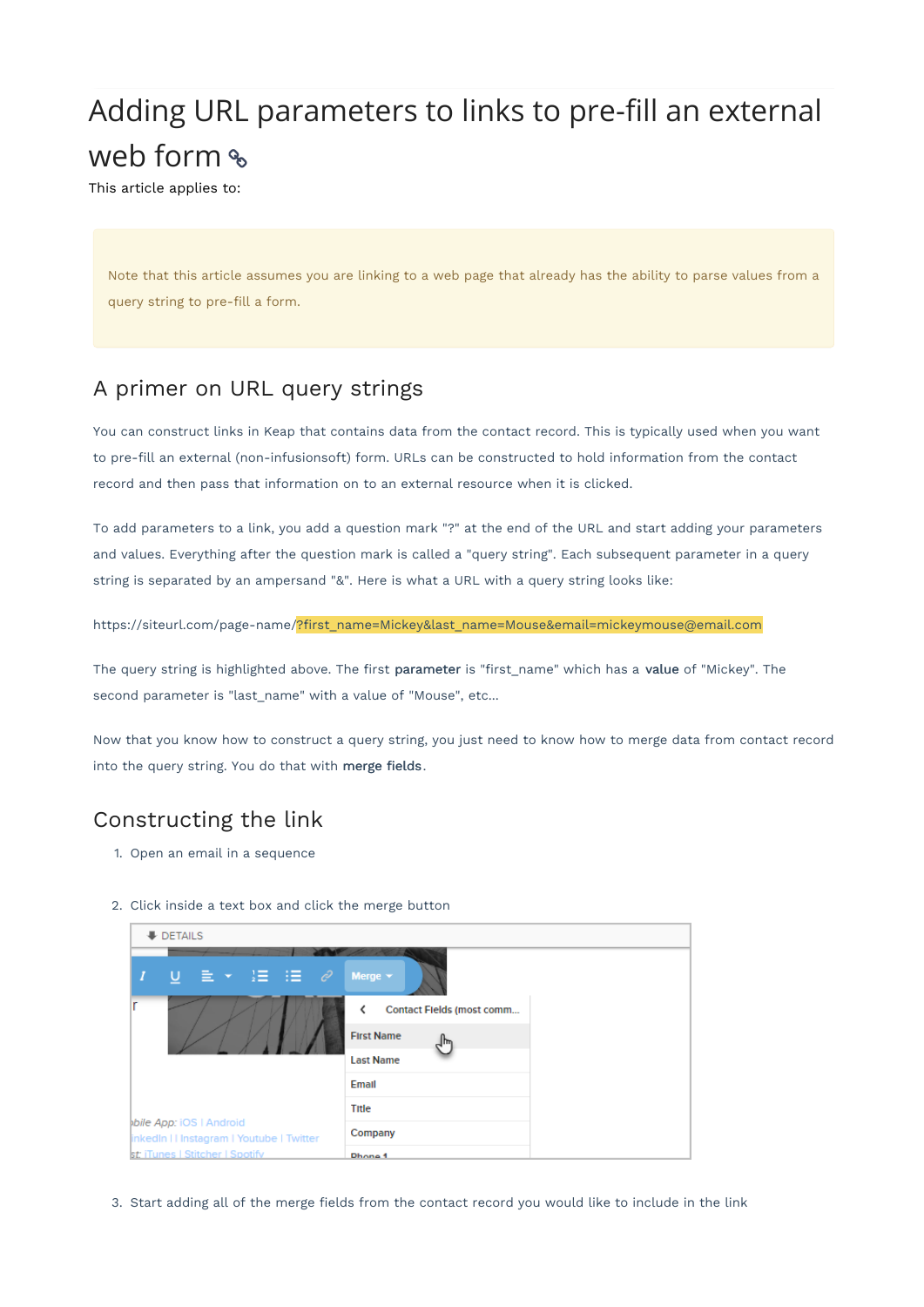

- 4. At this point, it might be easier to paste them into Notepad (or equivalent) to construct the link. Structurally, the link will look like this when you are finished: http://siteurl.com/page-name/? first\_name=~Contact.FirstName~&last\_name=~Contact.LastName~&email=~Contact.Email~
- 5. Now, you can start building your link. Go ahead and add the link text where you want the link to exist (e.g., Click Here)

| $- - - - - -$<br><b>STATE</b><br>$\sim$<br>ь. |
|-----------------------------------------------|
| <b>Click Here</b>                             |
| $\mathbf{\Theta}$                             |

6. Highlight the text and click the link icon

|                                                                            | Saved at 11:33 AM |
|----------------------------------------------------------------------------|-------------------|
| DETAILS                                                                    |                   |
| $-41$<br>ĉ<br>Merge $\sim$<br>խհղ<br>styles of your<br><b>SHOP</b><br>NOW! |                   |

7. Paste your newly constructed link into the box and click Insert Link